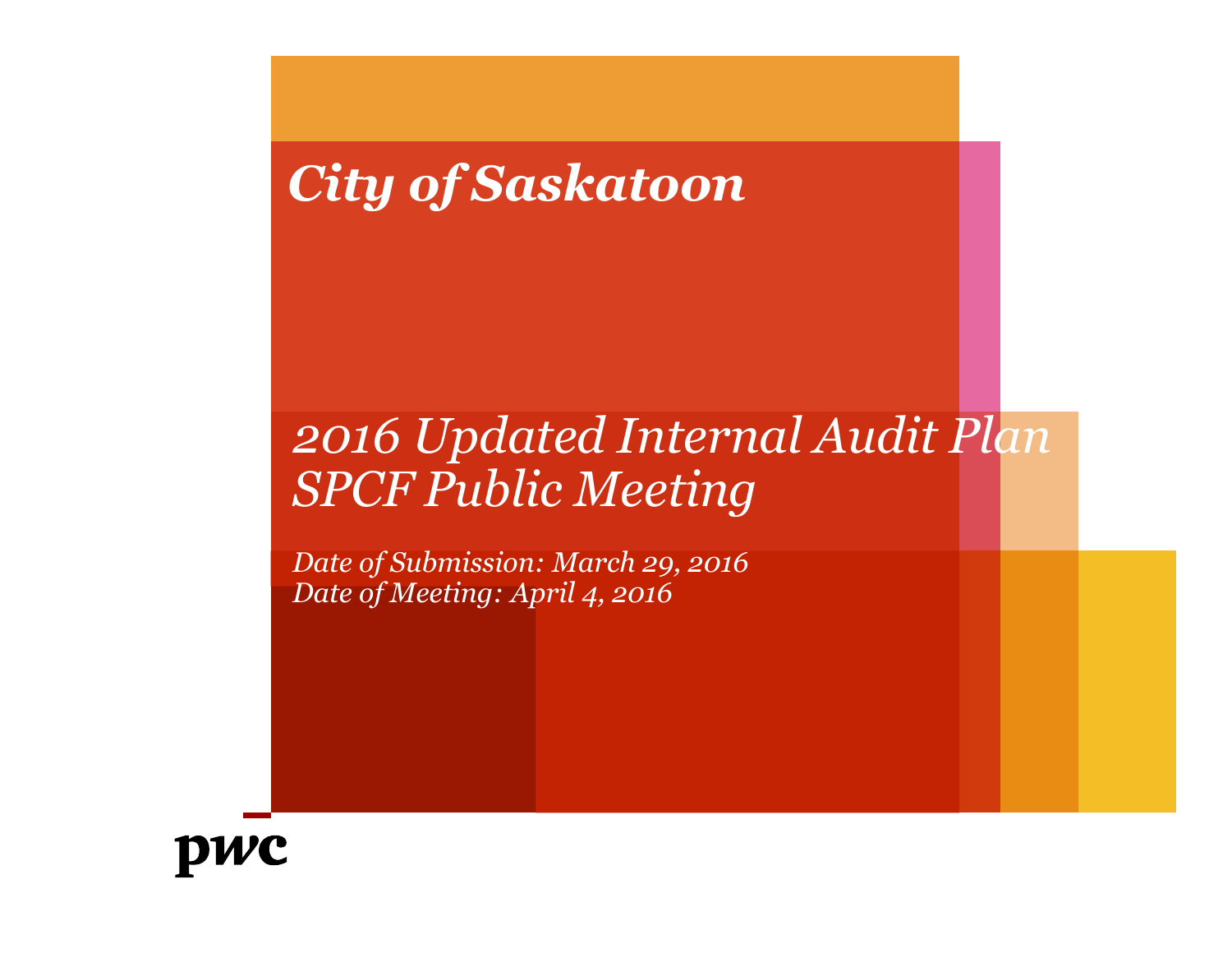# *Table of Contents*

| <b>Context - Updating Internal Audit Plan</b><br>$\bullet$ | 3  |
|------------------------------------------------------------|----|
| Introduction                                               | 4  |
| <b>Key Updates</b>                                         | 5  |
| <b>Risk Coverage</b><br>$\bullet$                          | 6  |
| Five Year Internal Audit Plan<br>$\bullet$                 | 7  |
| <b>Key Assumptions</b>                                     | 8  |
| 2015 Actual                                                | 9  |
| 2016 Projected                                             | 10 |
| 2017 Planned                                               | 11 |
| • 2018 Planned                                             | 12 |
| 2019 Planned                                               | 13 |
| <b>Unassigned Risks</b>                                    | 14 |
| <b>Next Steps</b><br>$\bullet$                             | 15 |
| PricewaterhouseCoopers LLP                                 |    |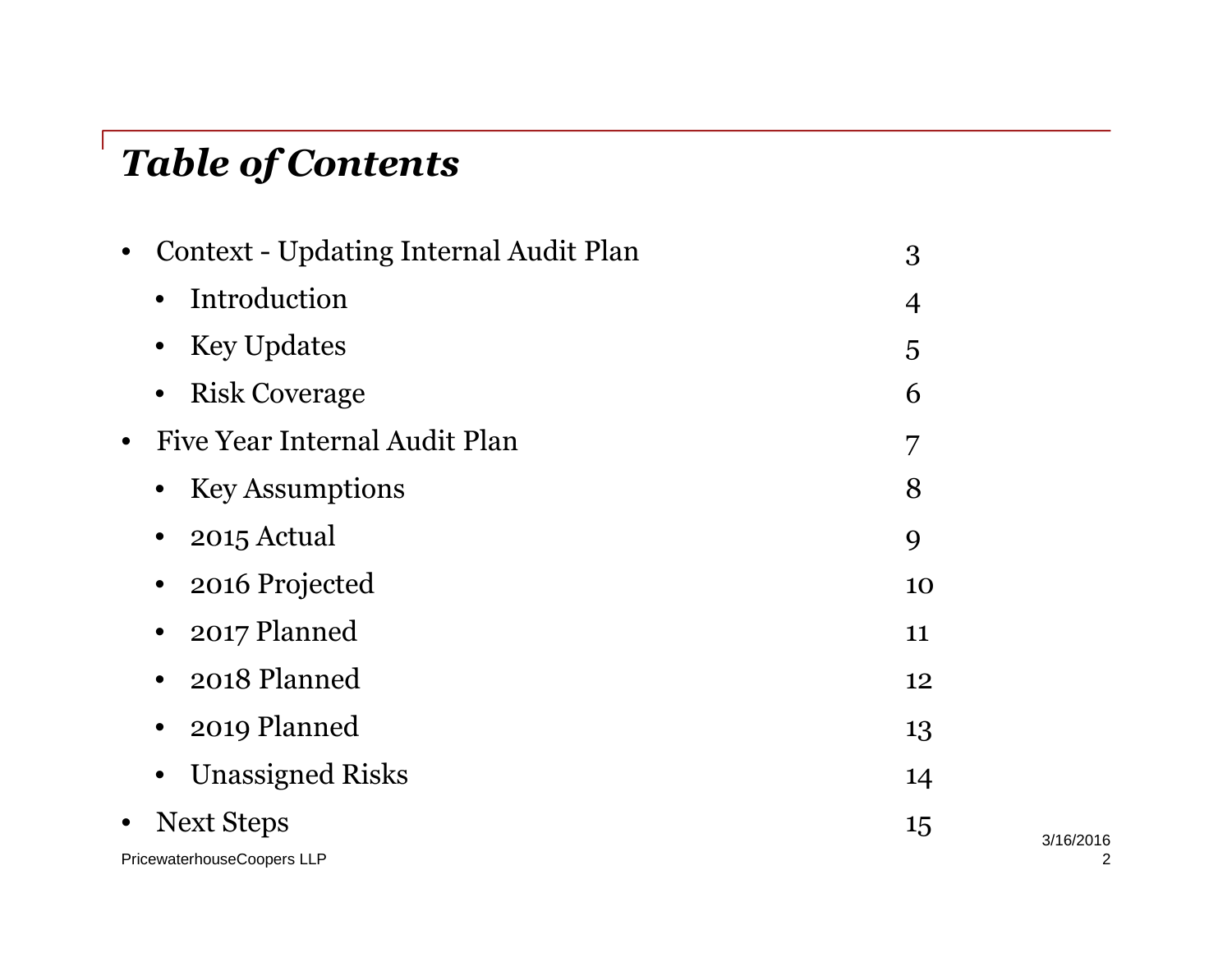# *City of Saskatoon Internal Audit Plan*

# *Context - Updating Internal Audit Plan*

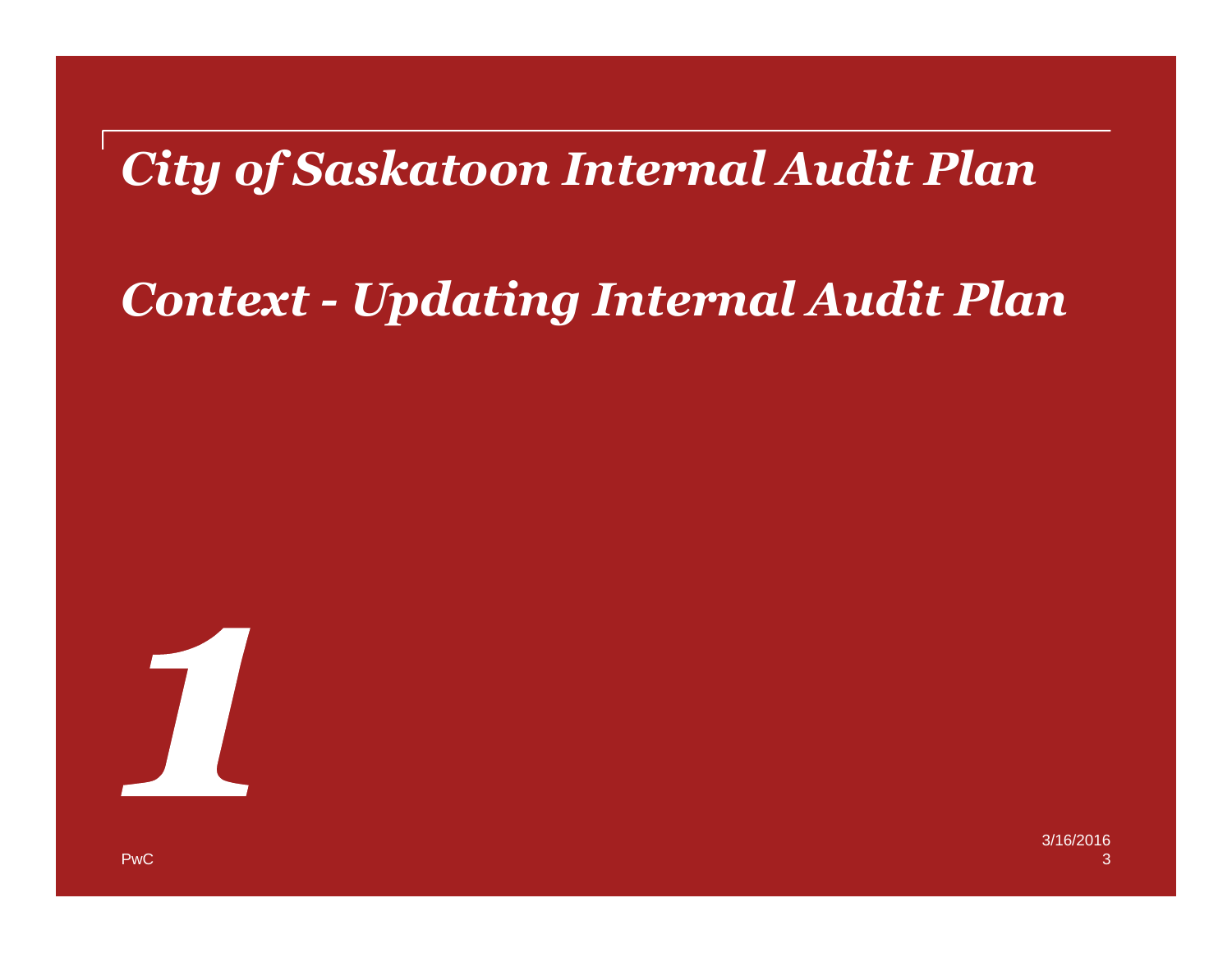### *Introduction*

• The internal audit plan has been updated to revise the timing of certain projects. The risk assessment exercise conducted in 2015 continues to be valid. This plan represents the proposed project coverage for the next 4 years for the annual calendar year cycle through to December 31, 2019.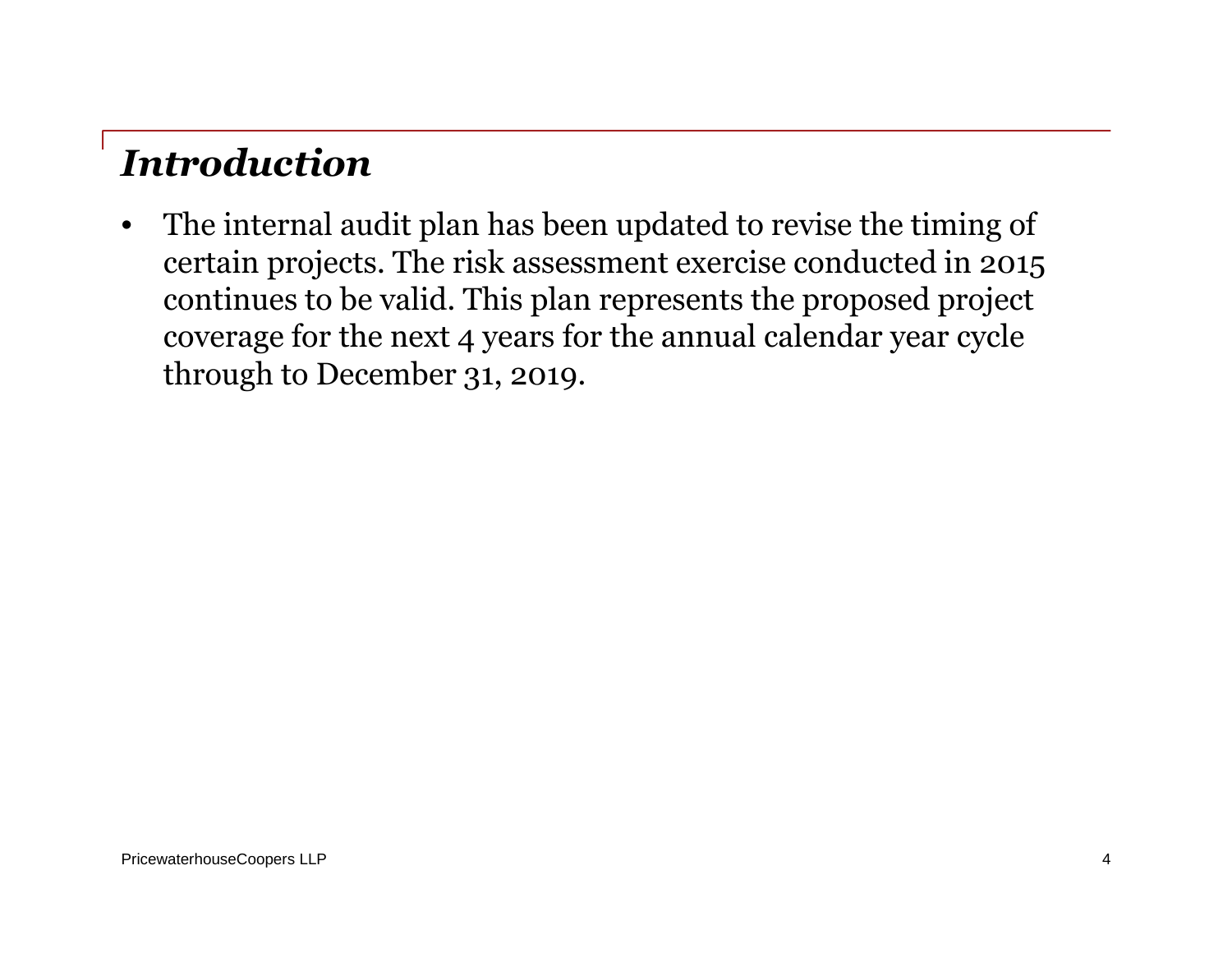# *Key Updates*

The internal audit plan has been updated in consideration of the following:

- No new risks have been identified since the internal audit plan approved in July 2015. Accordingly, the individual projects put forward in July 2015 have not changed, although the ordering of certain projects has been modified.
- The 2016 calendar plan now includes 5 projects, increased from 4 in the original plan. This is the result of 250 hours not utilized in 2015 being used in 2016 for a target of 2,800 hours from 2015 and 2016 combined (i.e. 1,400 per year).
- Reordering of certain projects based on: a) logistics and b) facts and circumstances impacting ideal timing of projects in order to maximize usefulness of project to stakeholders and SPCF.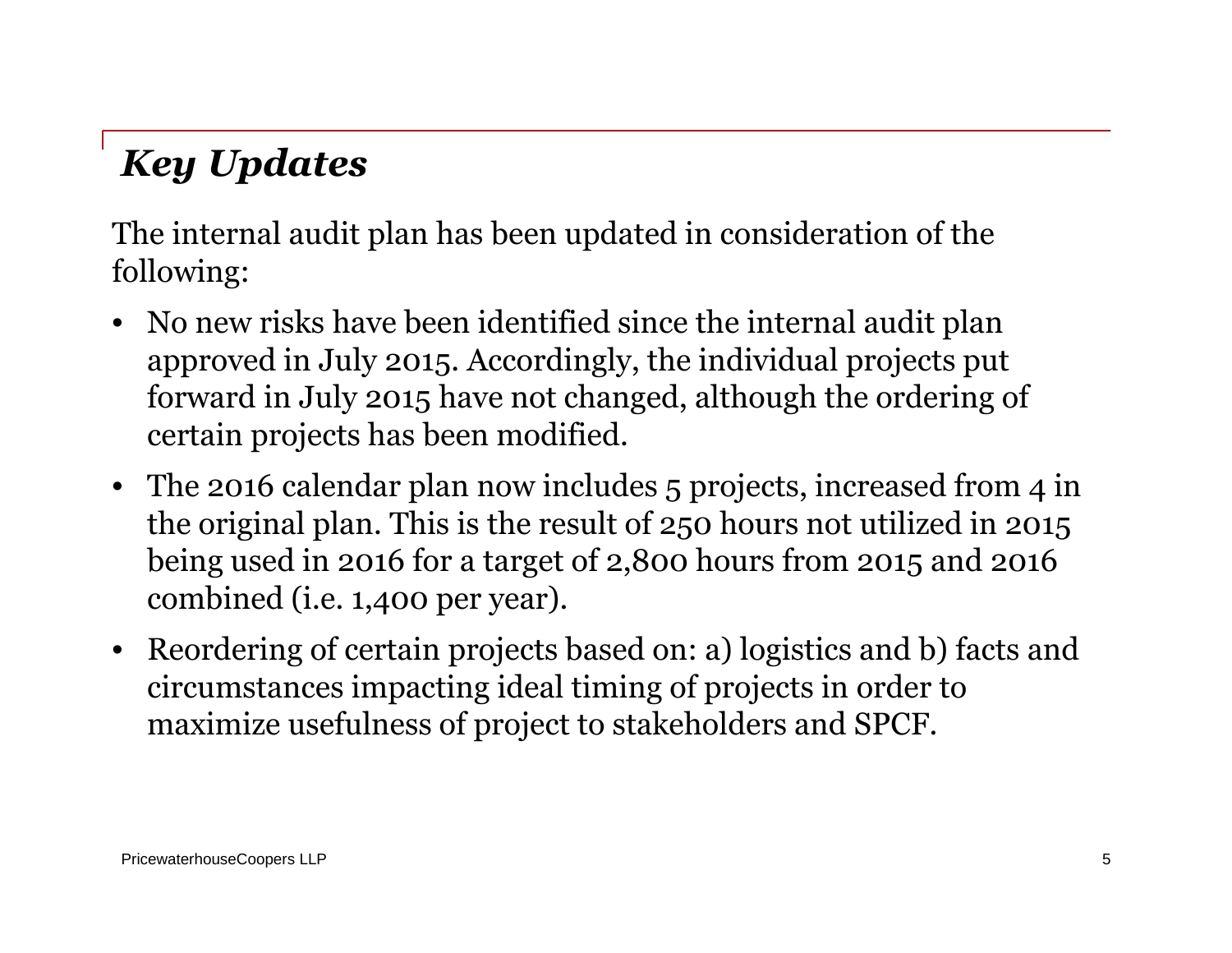## *Risk Coverage*

- A common target for internal audit functions is to address 80% to 100% of high risk areas within a 3 to 5 year cycle, plus emerging issues and management and professional standards requirements.
- In the initial plan presented in July 2015, all high risk areas were covered by projects in the first 3 years of the plan, with some medium risk projects beginning to be incorporated in Year 3 (2017). In the revised plan, this is still the case although some projects addressing medium risk areas have been moved to Year 2 (2016), with the final high risk area being addressed in the first quarter of 2018.
- We have not been presented with any emerging issues to address.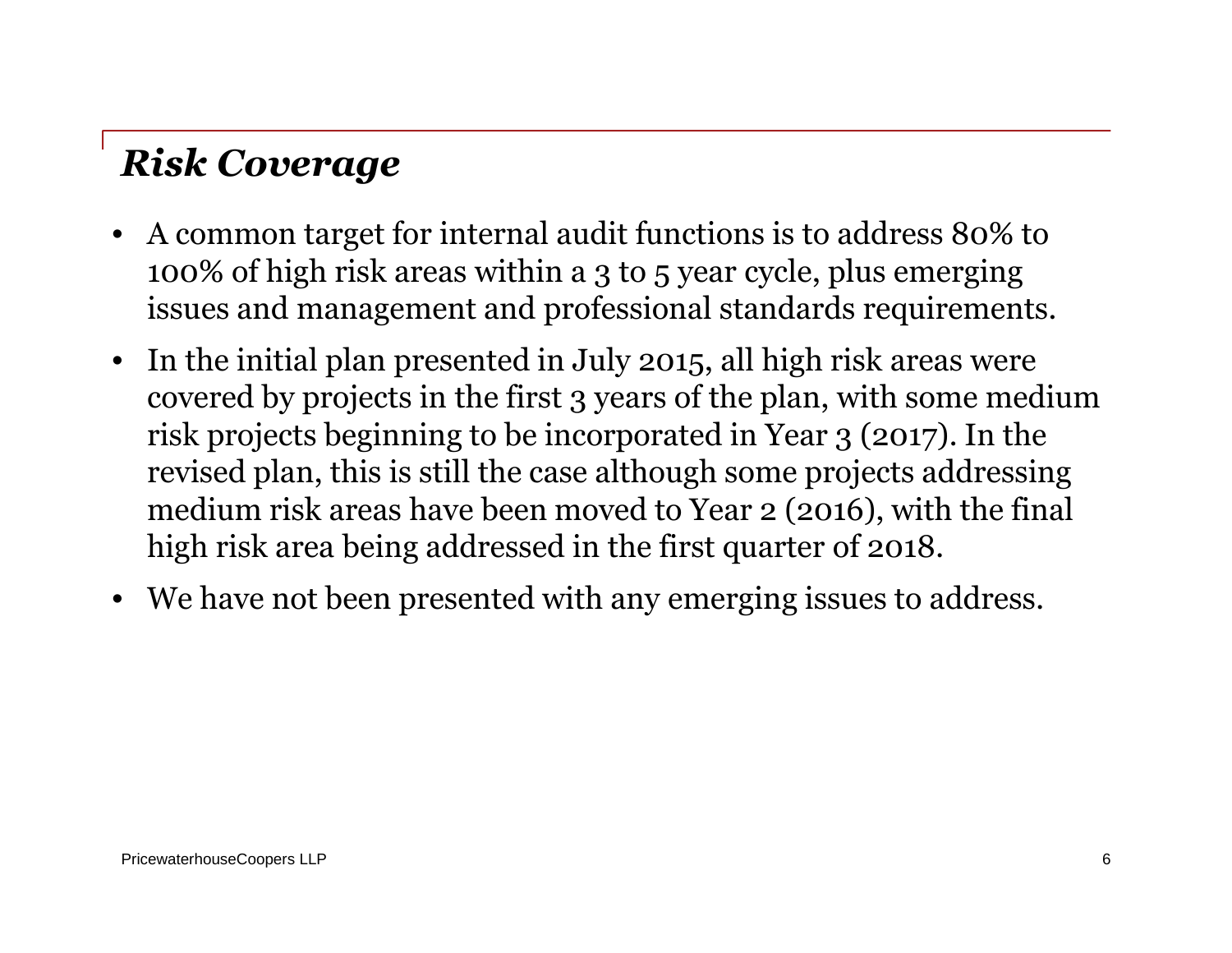# *City of Saskatoon Internal Audit Plan*

## *Five Year Internal Audit Plan*

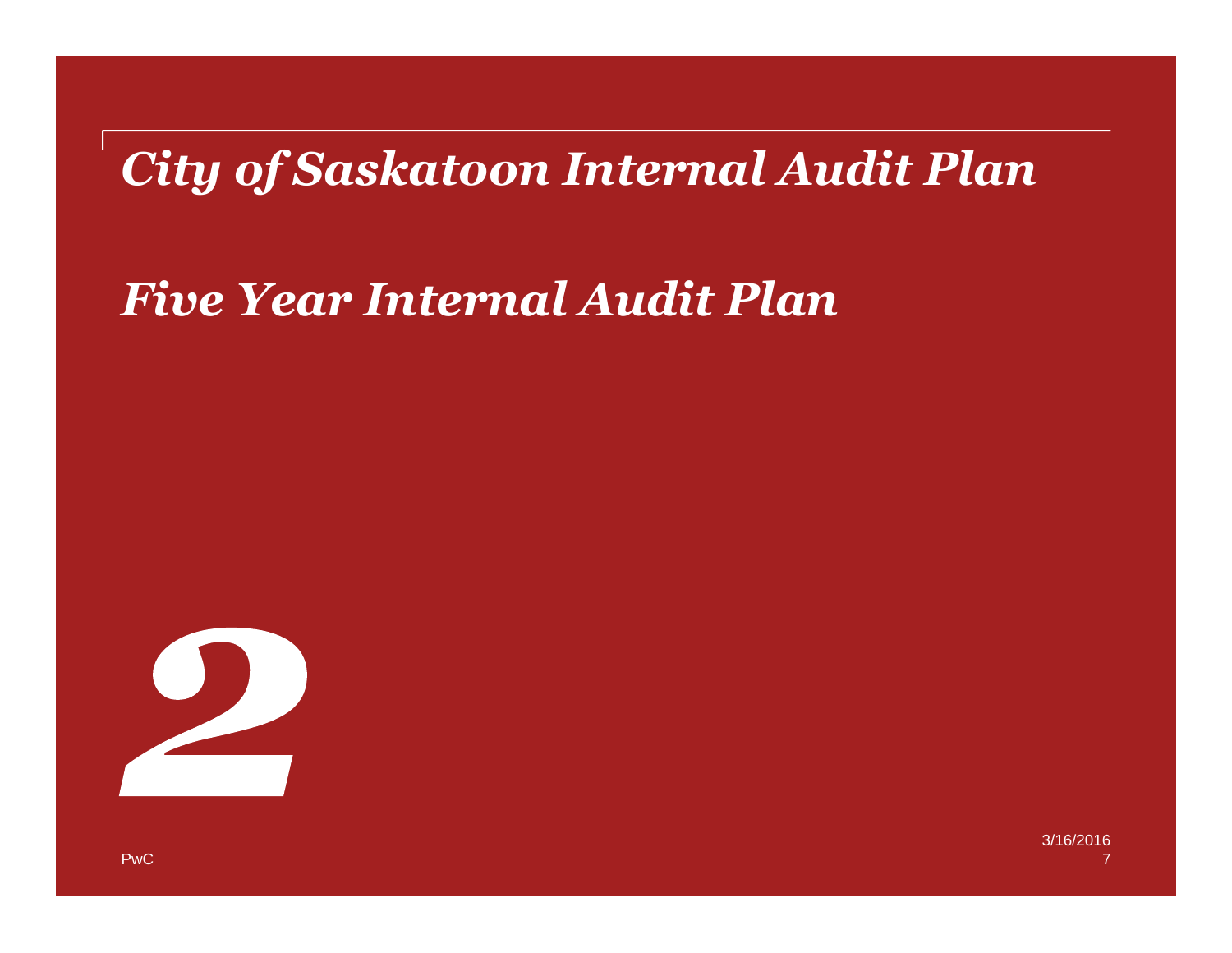## *Key Assumptions*

- Prioritization of the plan is based on inputs through the survey conducted in 2015 and our subsequent discussions with SPCF and the Administration.
- Administration and the SPCF have responsibility for audit priorities based on risk. PwC will be responsible for executing the plan and reporting on audits.
- Administration is expected to provide revised risks for us to update our plan going forward on an annual basis.
- Beside each "Audit Area" in the first column of each of the years, the first number (i.e. 1) indicates the current position of the project within the 5-year audit plan while the second number indicates the previous position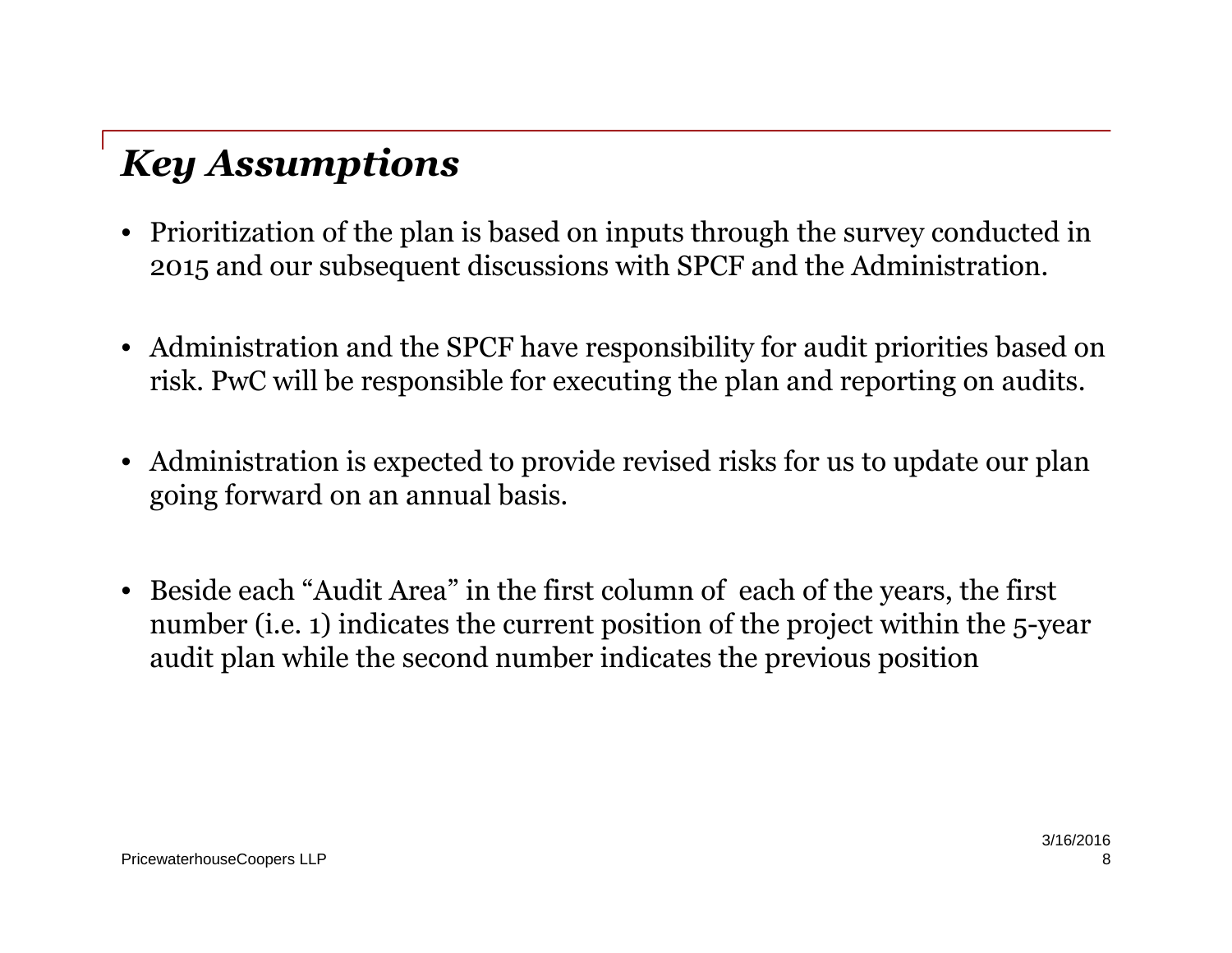#### *2015 - Actual*

| <b>Audit Area</b>                                                         | <b>Scope</b>                                                                                                        | <b>Actual</b><br><b>Hours</b> | <b>Fees</b><br>(\$000) | <b>Risk</b><br><b>Level</b> | <b>Type of Audit / Assurance</b><br>/ Advisory |
|---------------------------------------------------------------------------|---------------------------------------------------------------------------------------------------------------------|-------------------------------|------------------------|-----------------------------|------------------------------------------------|
| (1) (1)<br><b>Risk Assessment and</b><br>Council Surveys/<br>Presentation | Initial risk assessment and<br>audit plan preparation -<br><b>COMPLETED</b>                                         | 650                           | 101                    | N/A                         | (Assurance & Advisory)                         |
| (2)(2)<br>Road Maintenance                                                | Assess the economy, efficiency<br>and effectiveness of road<br>maintenance - TO BE<br><b>COMPLETED IN EARLY '16</b> | 400                           | 67                     |                             | Value for Money (Assurance)                    |
| (3)(3)<br>Snow and Ice<br>Management                                      | Assess economy, efficiency and<br>effectiveness of snow and ice<br>management – COMMENCED<br>IN'15                  | 100                           | 20                     |                             | Value for Money (Assurance)                    |
|                                                                           | Total achieved '15                                                                                                  | 1,150                         | 188                    |                             |                                                |
|                                                                           | <b>Carryover to 2016</b>                                                                                            | 250                           |                        |                             |                                                |
|                                                                           | <b>Total incl. carryover</b>                                                                                        | 1,400                         |                        |                             |                                                |

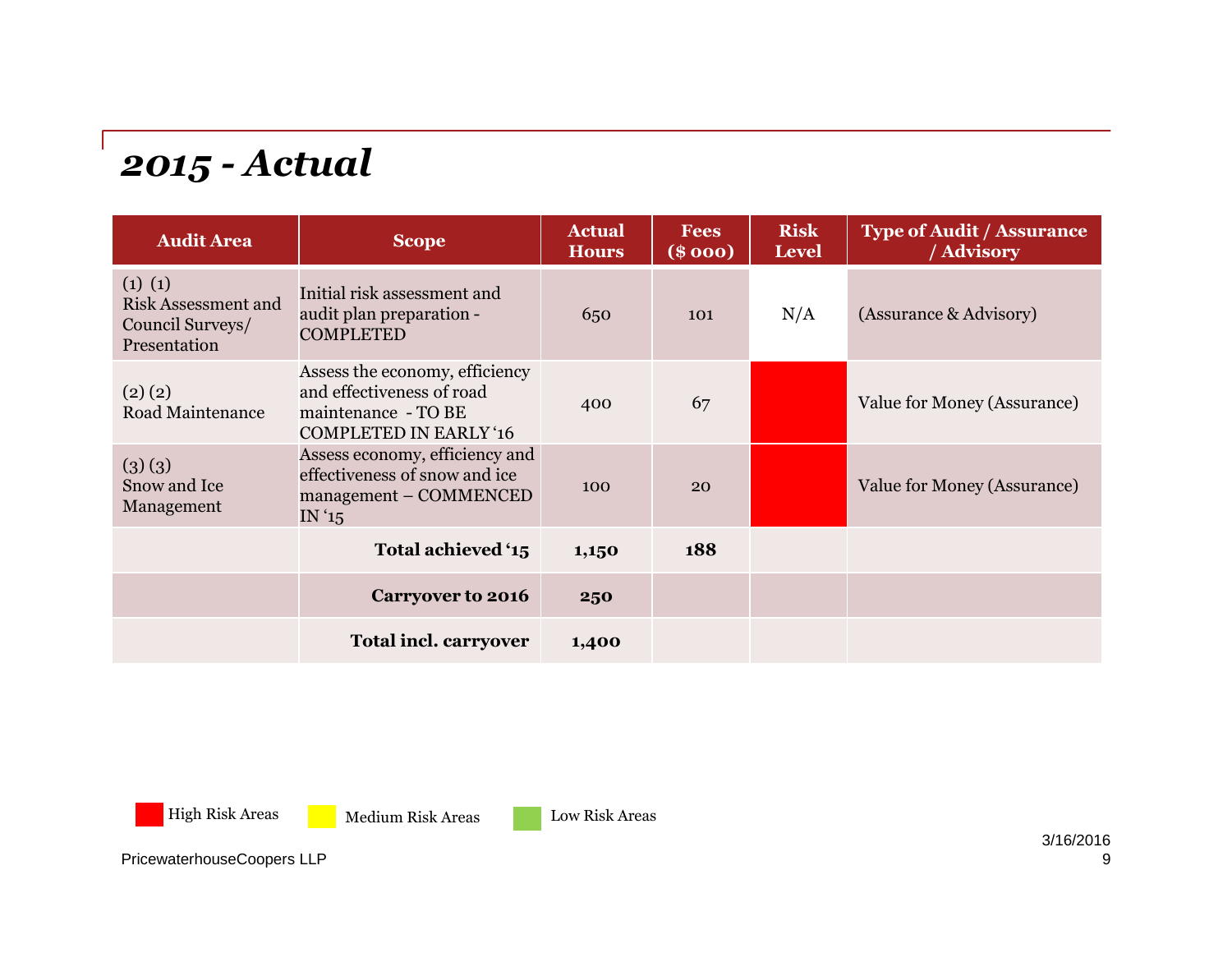#### *2016 - Proposed*

| <b>Audit Area</b>                                              | <b>Scope</b>                                                                                                                                                                       | <b>Estimated</b><br><b>Hours</b> | <b>Fees</b><br>(\$000) | <b>Risk</b><br><b>Level</b> | <b>Type of Audit / Assurance</b><br>/ Advisory |  |
|----------------------------------------------------------------|------------------------------------------------------------------------------------------------------------------------------------------------------------------------------------|----------------------------------|------------------------|-----------------------------|------------------------------------------------|--|
| (3)(3)<br>Snow and Ice<br>Management<br>(Continued)            | Assess economy, efficiency and<br>effectiveness of snow and ice<br>management program                                                                                              | 325                              | 53                     |                             | Value for Money (Assurance)                    |  |
| (4)(7)<br>Revenue<br>Generation                                | Assess potential options with<br>respect to additional revenue<br>generation                                                                                                       | 400                              | 62                     |                             | Advisory                                       |  |
| (5)(9)<br><b>Asset Life Cycle</b><br>Costs                     | Review current capital budgeting<br>process and identify improvements<br>to incorporate asset life cycle costs<br>including future operating cost<br>impact                        | 425                              | 70                     |                             | Advisory                                       |  |
| (6)(12)<br><b>Transit Services</b>                             | Assess economy, efficiency and<br>effectiveness of the transit services                                                                                                            | 425                              | 70                     |                             | Value for Money (Assurance)                    |  |
| $(7)(17 \& 18)$<br>Human Capital<br>Planning and<br>Management | Review process with respect to<br>resource management (including<br>decisions with respect to<br>appropriate number of staff) and<br>succession planning for critical<br>positions | 75                               | 9                      |                             | Advisory                                       |  |
|                                                                | Total proposed '16                                                                                                                                                                 | 1,650                            | 264                    |                             |                                                |  |
|                                                                | Total achieved '15                                                                                                                                                                 | 1,150                            | 188                    |                             |                                                |  |
|                                                                | Total '15 and '16 combined                                                                                                                                                         | 2,800                            | 452                    |                             |                                                |  |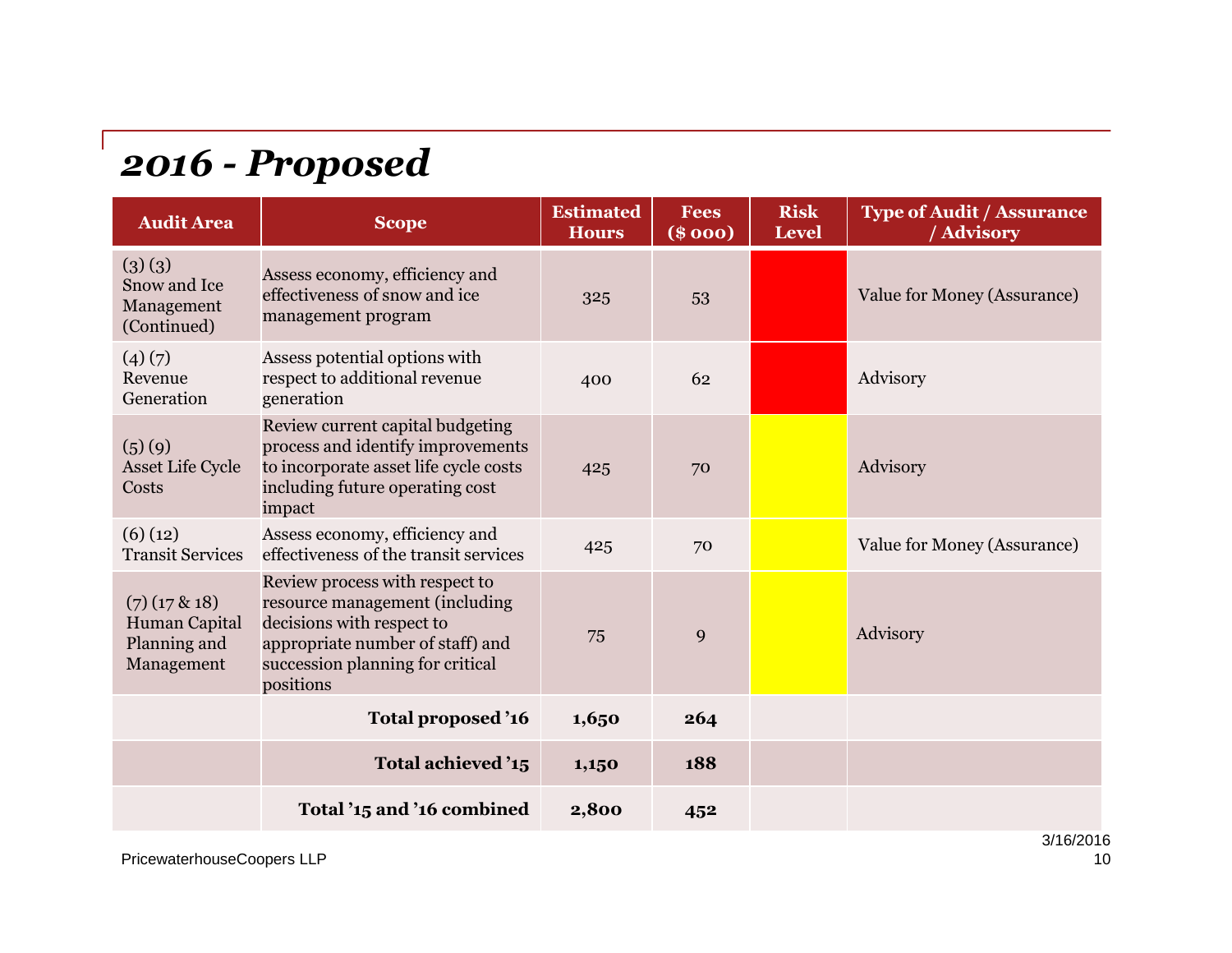#### *2017 – Planned (subject to change based on annual risk review)*

| <b>Audit Area</b>                                                             | <b>Scope</b>                                                                                                                                                                    | <b>Estimated</b><br><b>Hours</b> | <b>Fees</b><br>(\$000) | <b>Risk</b><br><b>Level</b> | <b>Type of Audit / Assurance</b><br>/ Advisory |
|-------------------------------------------------------------------------------|---------------------------------------------------------------------------------------------------------------------------------------------------------------------------------|----------------------------------|------------------------|-----------------------------|------------------------------------------------|
| $(7)(17 \& 18)$<br>Human Capital<br>Planning and<br>Management<br>(Continued) | Review process with respect to<br>resource management (including<br>decisions with respect to appropriate<br>number of staff) and succession<br>planning for critical positions | 430                              | 71                     |                             | Advisory                                       |
| (8)(4)<br>Sidewalks                                                           | Assess economy, efficiency and<br>effectiveness of sidewalk<br>maintenance                                                                                                      | 400                              | 67                     |                             | Value for Money (Assurance)                    |
| (9)(5)<br><b>Bridge</b><br>Maintenance                                        | Assess economy, efficiency and<br>effectiveness of bridge maintenance                                                                                                           | 400                              | 67                     |                             | Value for Money (Assurance)                    |
| (10)(6)<br><b>Business</b><br>Continuity                                      | Review current disaster recovery and<br>business continuity plans for the City<br>and identify improvements                                                                     | 170                              | 27                     |                             | Value for Money (Assurance)                    |
|                                                                               | Total planned '17                                                                                                                                                               | 1400                             | 232                    |                             |                                                |



High Risk Areas Medium Risk Areas Low Risk Areas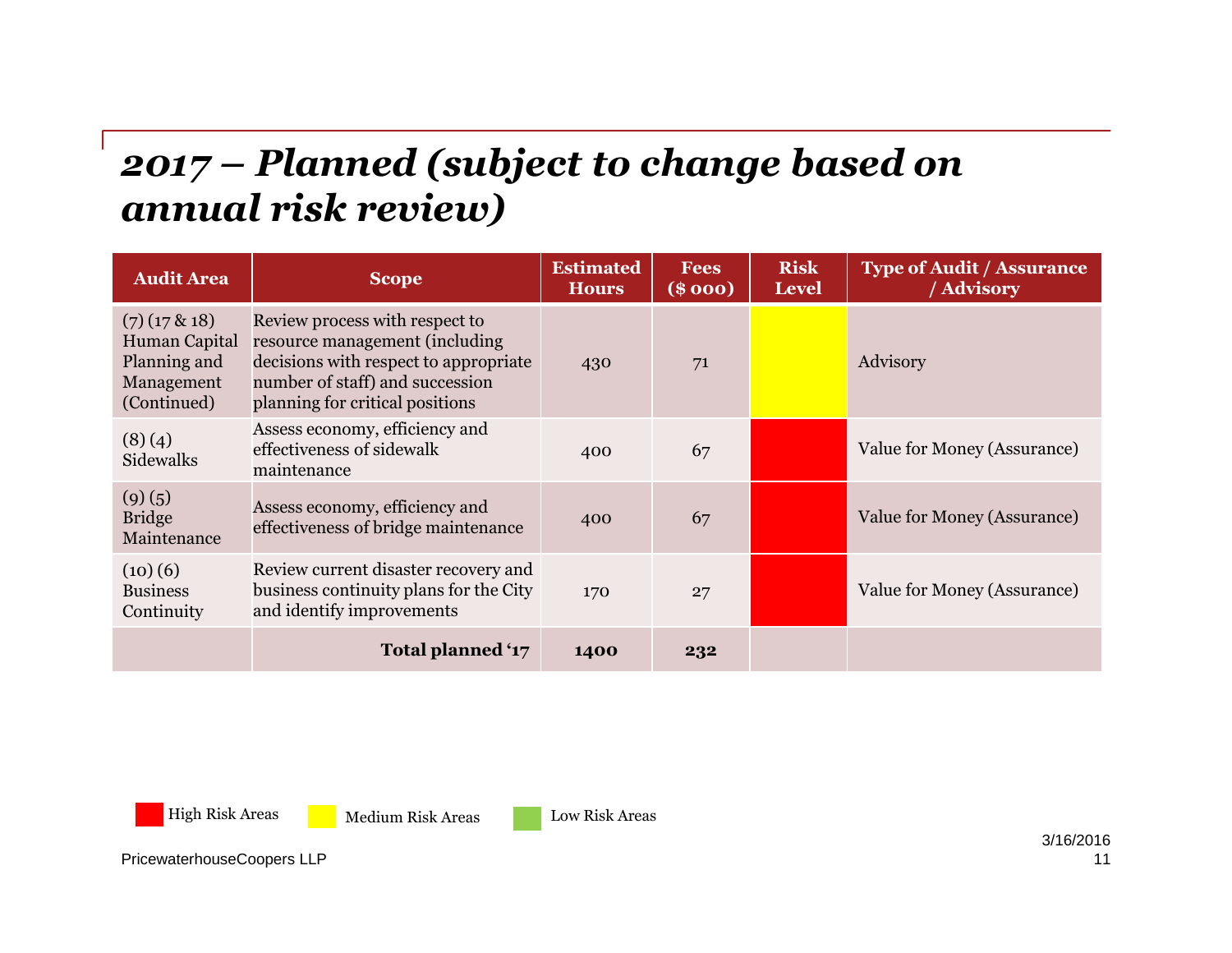#### *2018 - Planned (subject to change based on annual risk review)*

| <b>Audit Area</b>                                       | <b>Scope</b>                                                                                                                         | <b>Estimated</b><br><b>Hours</b> | <b>Fees</b><br>(\$ 000) | <b>Risk</b><br><b>Level</b> | <b>Type of Audit / Assurance</b><br>/ Advisory |
|---------------------------------------------------------|--------------------------------------------------------------------------------------------------------------------------------------|----------------------------------|-------------------------|-----------------------------|------------------------------------------------|
| (10)(6)<br><b>Business</b><br>Continuity<br>(Continued) | Review current disaster recovery and<br>business continuity plans for the City<br>and identify improvements                          | 230                              | 39                      |                             | Value for Money (Assurance)                    |
| (11)(8)<br>Citizen<br>Engagement<br>Process             | Review current processes for<br>engaging with citizens and their<br>effectiveness including customer<br>response mechanism.          | 400                              | 68                      |                             | Operational (Assurance and<br>Advisory)        |
| (12)(11)<br><b>Budgeting</b><br>Process                 | Assess economy, efficiency and<br>effectiveness of budgeting process                                                                 | 350                              | 59                      |                             | Value for Money (Assurance)                    |
| (13)(10)<br>Infrastructure<br>Investment<br>Evaluation  | Review process for evaluating<br>infrastructure investments and<br>management's process to minimize<br>risk of under/over investment | 300                              | 51                      |                             | Assurance                                      |
| (14)(13)<br>IT Security                                 | Review current state of privacy of<br>information and overall IT security<br>policies, procedures and practices                      | 120                              | 20                      |                             | IT (Assurance)                                 |
|                                                         | Total planned '18                                                                                                                    | 1400                             | 237                     |                             |                                                |



High Risk Areas Medium Risk Areas Low Risk Areas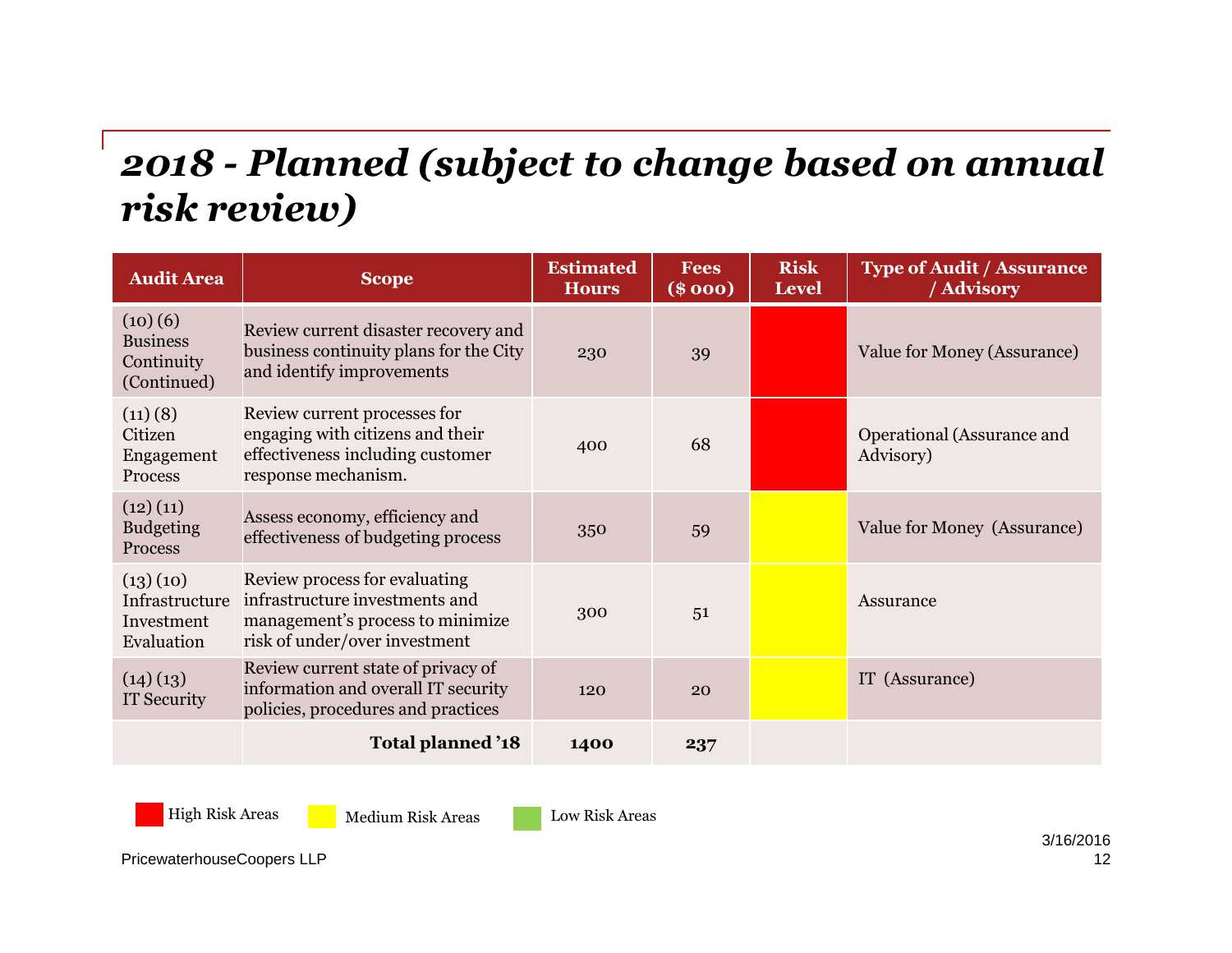#### *2019 - Planned (subject to change based on annual risk review)*

| <b>Audit Area</b>                          | <b>Scope</b>                                                                                                    | <b>Estimated</b><br><b>Hours</b> | <b>Fees</b><br>(\$000) | <b>Risk</b><br><b>Level</b> | <b>Type of Audit / Assurance</b><br>/ Advisory |
|--------------------------------------------|-----------------------------------------------------------------------------------------------------------------|----------------------------------|------------------------|-----------------------------|------------------------------------------------|
| (14)(13)<br>IT Security<br>(Continued)     | Review current state of privacy of<br>information and overall IT security<br>policies, procedures and practices | 230                              | 40                     |                             | IT (Assurance)                                 |
| $(15)(15)$ Parks<br>and Recreation         | Assess economy, efficiency and<br>effectiveness of parks and recreation<br>facilities                           | 400                              | 69                     |                             | Value for Money (Assurance)                    |
| (16)(16)<br><b>IT Governance</b><br>Audit  | Review current governance process<br>around IT goals & initiatives and<br>their alignment to business needs     | 325                              | 56                     |                             | Operational (Assurance)                        |
| (17)(14)<br><b>Building</b><br>Maintenance | Assess economy, efficiency and<br>effectiveness of building<br>maintenance                                      | 400                              | 69                     |                             | Value for Money (Assurance)                    |
|                                            | Total planned '19                                                                                               | 1,355                            | 234                    |                             |                                                |
|                                            | <b>Unallocated</b>                                                                                              | 45                               |                        |                             |                                                |



High Risk Areas Medium Risk Areas Low Risk Areas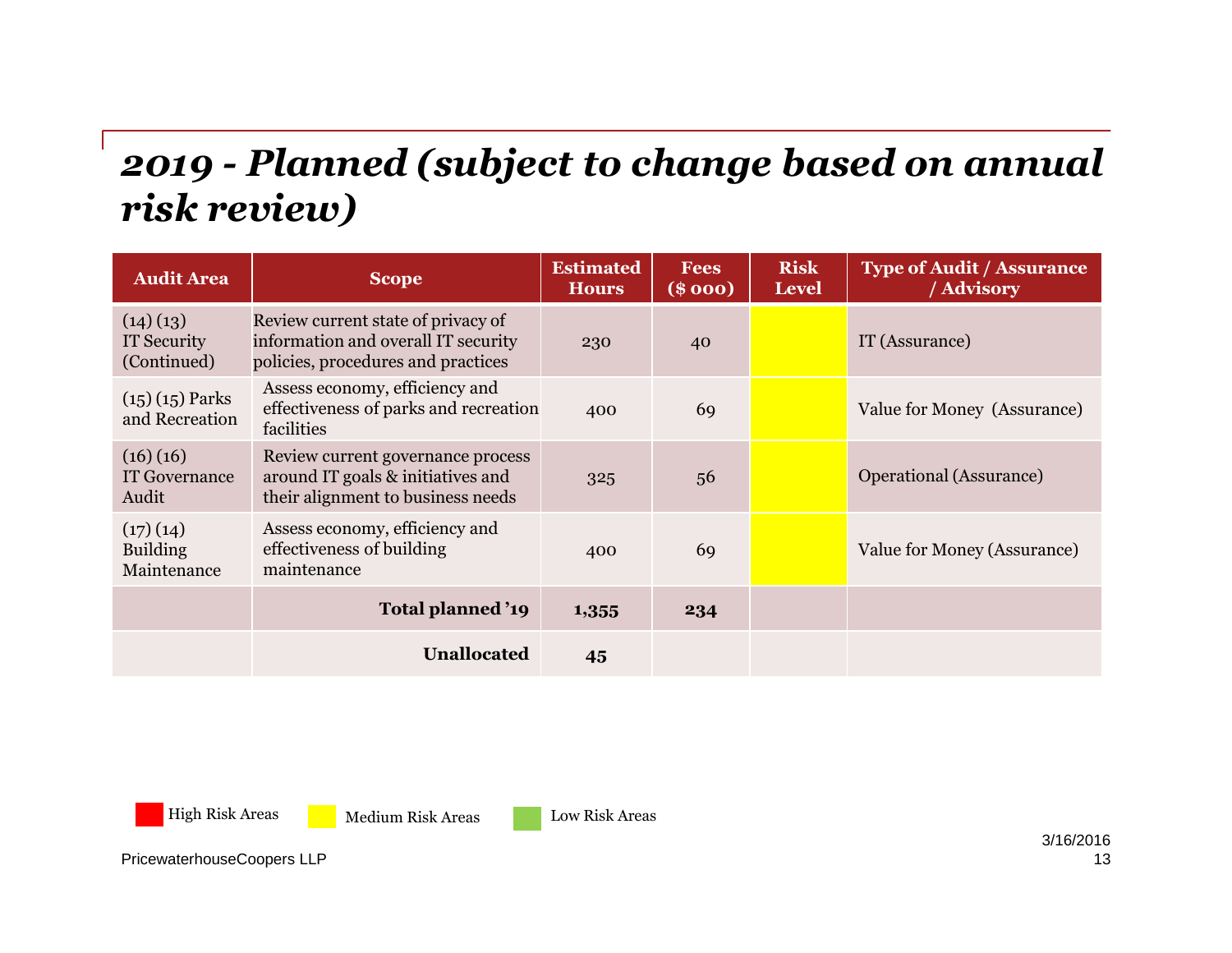## *Unassigned Risks*

| <b>Audit Area</b>                               | <b>Scope</b>                                                                                                                                                                                                  | <b>Risk</b><br><b>Level</b> | <b>Type of Audit</b><br>/ Assurance /<br><b>Advisory</b> |
|-------------------------------------------------|---------------------------------------------------------------------------------------------------------------------------------------------------------------------------------------------------------------|-----------------------------|----------------------------------------------------------|
| <b>Integrated Asset</b><br>Management<br>System | Review benefits and drivers for an integrated asset management system and<br>create roadmap for implementation                                                                                                |                             | IT (Advisory)                                            |
| Systems<br>Integration                          | Assess business case for integration of IT systems and related benefits that can<br>be achieved by the organization                                                                                           |                             | Advisory                                                 |
| <b>Staff Turnover</b><br>and Retention          | Assess root causes for high turnover and review current processes to address<br>this within the City                                                                                                          |                             | Assurance                                                |
| <b>Climate Change</b><br>Strategy               | Evaluate the City's climate change strategy and efforts to manage related risks                                                                                                                               |                             | Assurance                                                |
| Garbage<br>Collection                           | Assess efficiency and effectiveness of garbage collection function                                                                                                                                            |                             | Value for Money<br>(Assurance)                           |
| Procurement and<br>Sole Sourcing                | Assess compliance with procurement and sole sourcing processes for key<br>contracts for the last 2-3 years                                                                                                    |                             | Assurance                                                |
| <b>Regional Growth</b><br>Plan                  | Assess the City's current growth plan, related risks and efforts undertaken to<br>align efforts with neighbors                                                                                                |                             | Advisory                                                 |
| CO <sub>2</sub> Reduction<br><b>Initiatives</b> | Review the current environmental strategy of the City and benchmark with<br>other cities to identify what CO2 Reduction initiatives could be considered                                                       |                             | Advisory                                                 |
| <b>Fleet Maintenance</b>                        | Review current condition of fleet across the City and help identify how to<br>manage them more effectively. Advice on how to build a lease vs buy option                                                      |                             | Operational<br>(Advisory)                                |
| Cross Charging of<br>Costs                      | Review the current process for cross charging costs from different areas and<br>assess whether the distribution is fair and what can be done to improve the<br>methodology to accurately reflect actual costs |                             | Assurance                                                |

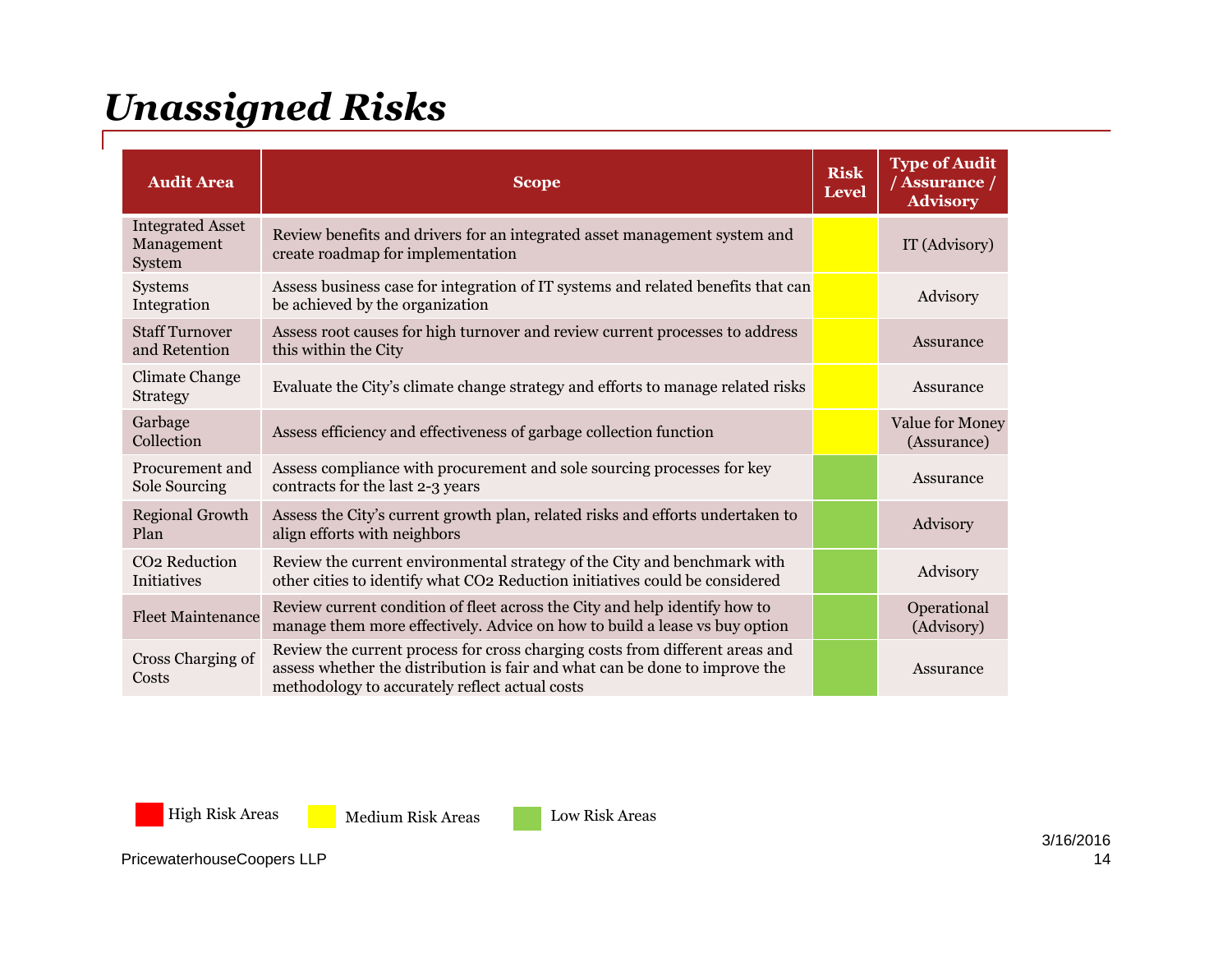# *Next Steps*